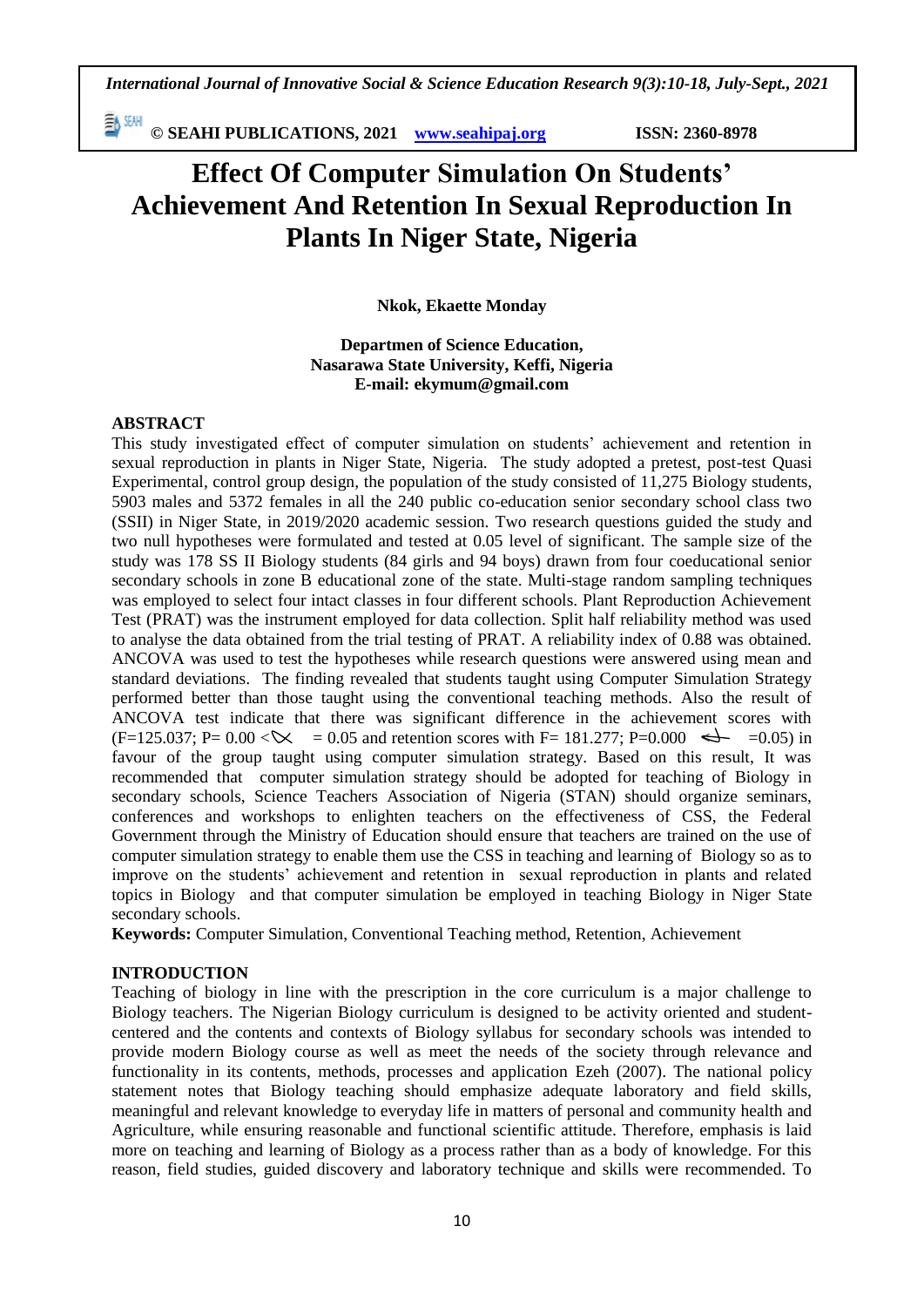ensure the full realization of these interesting objectives, the contents and contexts of the syllabus place great emphasis on field studies, guided discovery, laboratory techniques and skills coupled with conceptual thinking. Unfortunately, researches have revealed that, Biology teachers employ conventional teaching method in teaching biology in most secondary schools in the country (Awotua-Efebo, 2011).

This use of conventional teaching method in teaching Biology may not be unconnected with numerous challenges faced by Biology teachers in the class room, the challenges range from how to properly teach the abstract biological concepts for effective understanding to how to cover the syllabus as there are so many topics in Biology. Therefore, teachers always try to explain everything in detail as dictated by the curriculum and many students cannot connect the topics to each other and comprehend the knowledge. Hence, students are introduced to many concepts, terms, or information in too short a time using conventional teaching method which contradicts the nature of Biology curriculum (Killerman, 1998 in Nkok 2019)

Conventional teaching method is defined as a teaching method in which the teacher takes full control of the classroom by delivering an already prepared lesson as facts to the students who only listen and take note without being actively involved in the learning process (NERDC, 2008).

According to WAEC Chief Examiner's report (2018), there are indications that candidates who sat for the WAEC Examination in Biology exhibited numerous difficulties ranging from inability to properly interpret questions, failure to write or answer questions logically, systematically, and convincingly, poor drawing skills, poor power of expression, inability to relate features to functions, inability to spell many Biological terms correctly, poor understanding of sexual reproduction in *Rhizopus* and poor crossing of genetics expression. This indicates that candidates have a number of problems associated with both cognitive and motor skills which have culminated in the poor performance of students in the certificate examinations. The concept "sexual reproduction in plant" was chosen in this study as it is one of the topics that students hardly attempt question correctly from. (WAEC 2018-2020)

These problems can be traced to the use of ineffective teaching method (the conventional teaching method) in teaching Biology which does not promote retention. According to Iji (2012) retention in Geometry is not acquired by mere rote learning but through appropriate instructional delivery approach. Therefore, using a variety of instructional approaches can significantly help the learner to recall as much as he can of the skills he has acquired. Improved teaching strategies which comprises of virtual teaching strategies might stimulate students' interest in learning thereby helping them understand and retain the concepts of Sexual Reproduction in Plants which might result to higher achievements in the external examinations. Therefore, it is important to investigate virtual learning strategies to ascertain their effects on students' retention in Biology. This research therefore investigated one of the virtual learning strategies, (Computer Simulation Strategy) to ascertain its effect on students' retention in Sexual Reproduction in plants in senior secondary schools in Niger state, Nigeria. According to Thompson, Simonson and Hargrave (1996) Computer simulation is defined as a representation or model of an event, object, or some phenomenon. In science education a computer simulation strategy according to Akpan and Andre (1999) is the use of the computer to simulate dynamic systems of objects in a real or imagined world. Computer simulation models are simulation models that can bring into the classroom, aspects of the world or universe that are too expensive, dangerous, difficult, too slow or too fast in occurrence to be experienced firsthand. In Biology classrooms, simulation can play an important role in creating virtual experiments and inquiry (Alessi and Trollip, 1991). Emerging picture from evidence (WAEC 2018 -2020) shows that there has been poor achievement in Biology particularly in sexual reproduction in plants, the situation is worrisome because Biology is a subject that is a prerequisite to many professional courses in science and technology. The implication of the poor achievement is that there will be poor enrolment into science and technology courses, which will lead to the dwindling of man power in this area. This poor achievement can be traced to a lot of factors like students' lack of interest in the learning process and poor retention due to the application of ineffective teaching strategies, improved teaching strategy might help reverse this trend of poor achievement. This study therefore investigated the effect of computer simulation teaching strategy on students' achievement and retention of sexual reproduction in plants in Niger State, Nigeria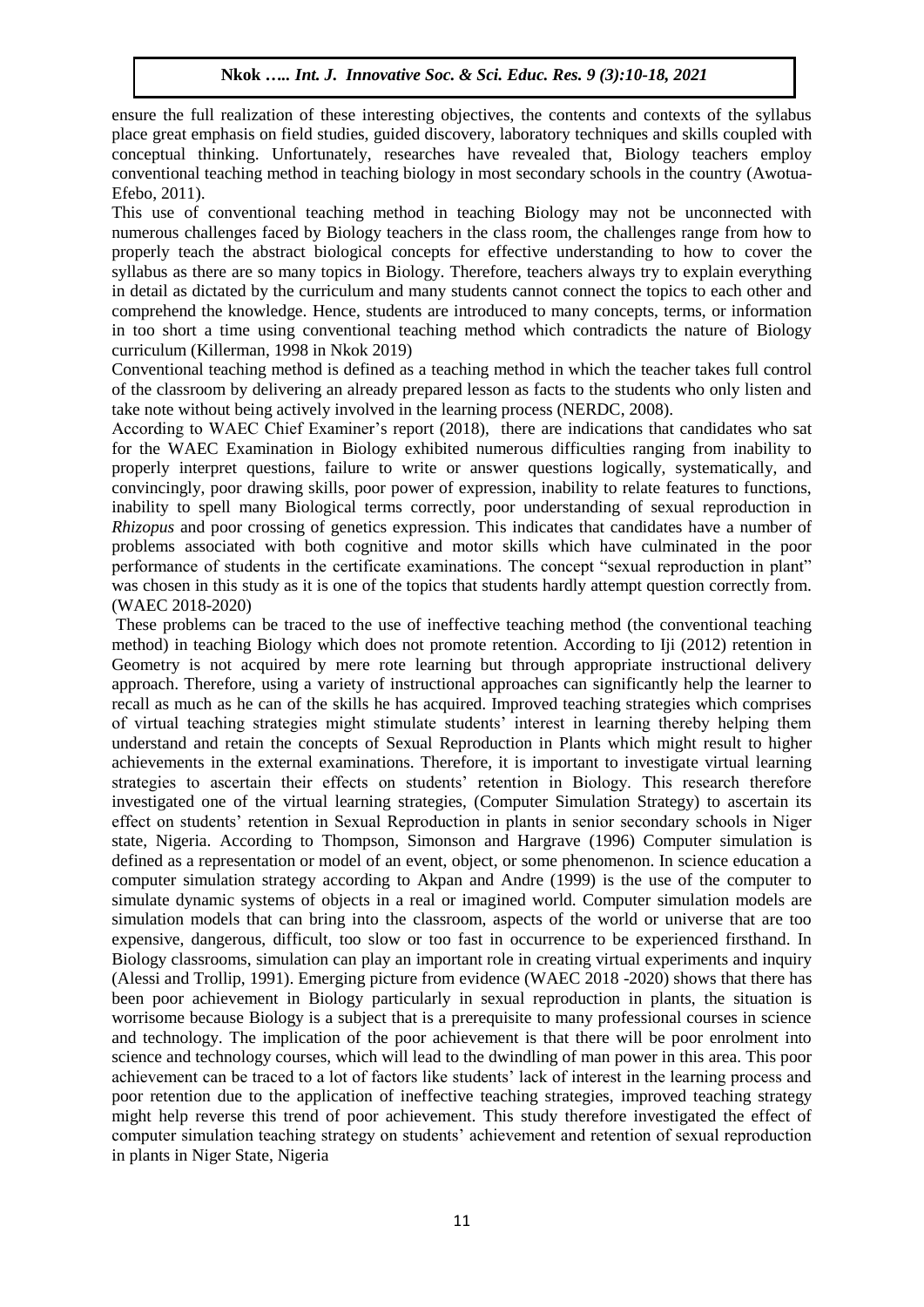## **Research Questions**

The following research questions were raised to guide the study:

- 1) What are the differences in the mean achievement scores of students taught Sexual Reproduction in Plant with Computer Simulation Strategy and those taught with Conventional Teaching Method?
- 2) What are the differences in the mean retention scores of students taught Sexual Reproduction in Plant with Computer Simulation Strategy and those taught with Conventional Teaching Method?
- 3) What are the differences in the mean achievement scores of male and female students taught Sexual Reproduction in plant with Computer Simulation Strategy?
- 4) What are the differences in the mean retention scores of male and female students taught Sexual Reproduction in Plant with Computer Simulation Strategy?

#### **Hypotheses**

The following hypotheses, were formulated and were tested at 0.05 level of significance:

- H01 There is no significant difference between the mean achievement scores of students taught Sexual Reproduction in Plants using Computer Simulation Strategy (CSS) and those taught with the Conventional Teaching Method (CTM)
- H02: There is no significant difference between the mean retention scores of students taught Sexual Reproduction in Plants using Computer Simulation Strategy and those taught with the CTM
- H03 There is no significant difference between the mean achievement scores of male and female students taught Sexual Reproduction in Plants with Computer Simulation Strategy
- H0<sup>4</sup> There is no significant difference between the mean retention scores of male and female

## **METHODOLOGY**

This study adopted a quasi-experimental non-equivalent control group design of pretest, post-test and post posttest type. Two intact classes received treatment and another two intact classes served as control group. The population of the study consisted of all the 240 public co-educational senior secondary school class two (SSII) Biology students in Niger State in 2018/2019 academic session. There were 11275 Biology students, 5903 males and 5372 females. The sample for the study consisted of 178 students in four coeducational public senior secondary schools in Minna educational zone of Niger State. The sampled students made up of 94 males and 84 females. The instrument used for data collection in this study was Plant Reproduction Achievement Test (PRAT): which was first used for pretest and post-test after the treatment, the instrument was later reshuffled and readministered on the research subjects after four weeks, the scores obtained from the last administration served as post post-test scores (retention scores). Both the developed computer simulation instructional package on sexual reproduction in plants and Plant Reproduction Achievement Test (PRAT) were dully validated by experts. The reliability Test of (PRRT) was determined using split half reliability method and a reliability index of 0.88 was obtained. The research questions were answered using mean and standard deviation. The hypotheses were tested using Analysis of Covariance (ANCOVA) using Statistical Package for Social Sciences (SPSS). The significance of the various statistical analyses was ascertained at 0.05 alpha levels.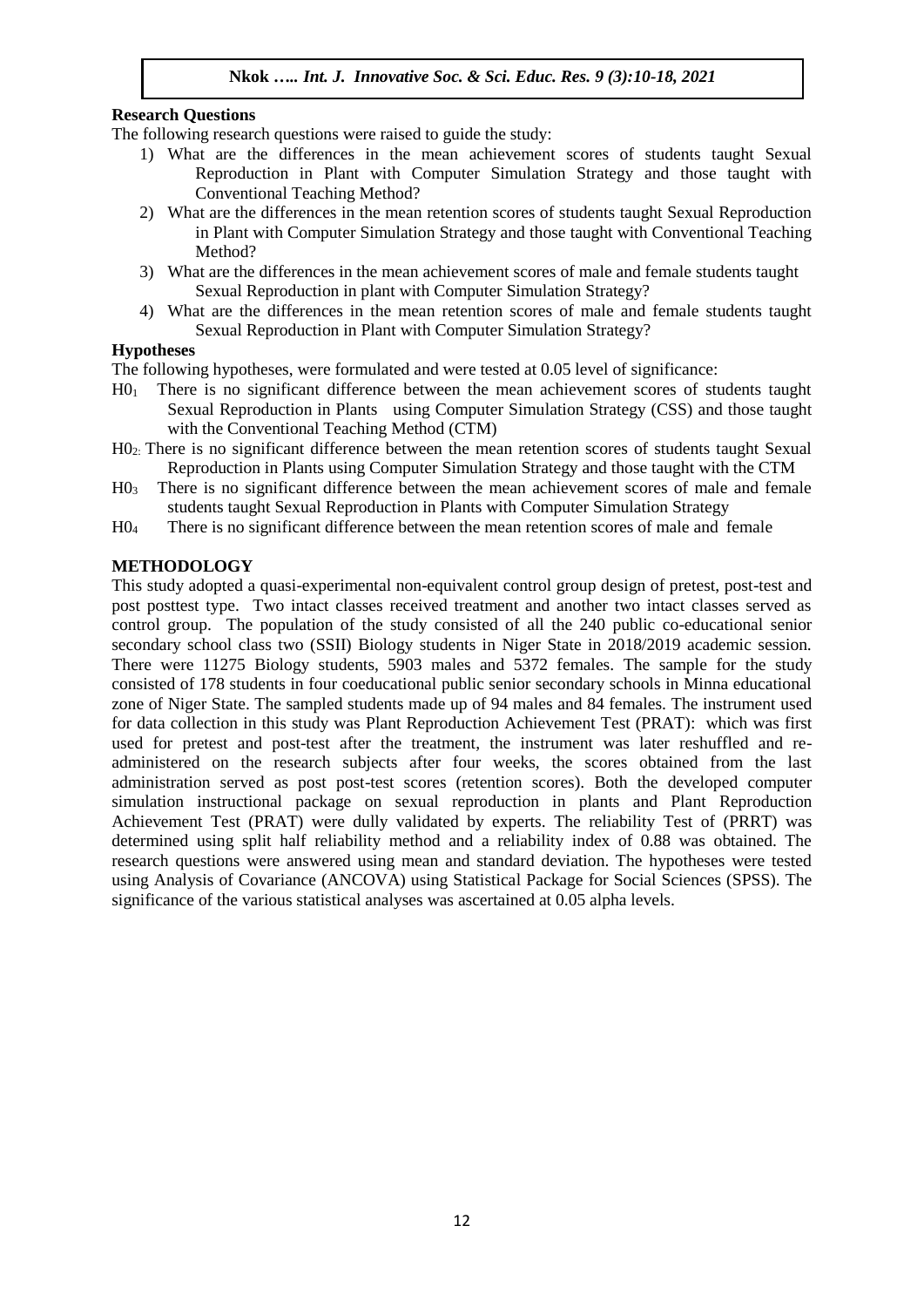# **RESULTS**

The findings were presented in Tables 1 to 8.

**Research question 1:** *What is the difference in the mean achievement scores of students taught Sexual Reproduction in Plant with Computer Simulation Strategy and those taught with Conventional Teaching Method?*

**Table 1 Means and standard deviation of achievement scores in PRAT of students taught sexual reproduction in plants using CSS and those taught using CTM**

| <b>Source</b>   | <b>Type III Sum of</b> | df             | <b>Mean Square</b> | F           | Sig.      | <b>Partial Eta</b> |
|-----------------|------------------------|----------------|--------------------|-------------|-----------|--------------------|
|                 | <b>Squares</b>         |                |                    |             |           | <b>Squared</b>     |
| Corrected       | 17755.308a             | $\overline{2}$ | 8877.654           | 63.363      | .000      | .420               |
| Model           |                        |                |                    |             |           |                    |
| Intercept       | 360267.804             |                | 360267.804         | 2571.367    | .000      | .936               |
|                 |                        |                |                    |             |           |                    |
| Group           | N                      | <b>Mean</b>    | <b>SD</b>          | <b>Mean</b> | <b>SD</b> |                    |
| <b>CSS</b>      | 81                     | 22.57          | 10.07              | 78.82       | 11.355    |                    |
| CT <sub>M</sub> | 97                     | 30.54          | 32.302             | 59.52       | 12.71     |                    |

Table 1 shows the difference in the mean gain achievement scores of students exposed to Computer Simulation Strategy (CSS) and Conventional Teaching Method. The CSS has higher mean gain achievement score of 59.52 and CT M has a lower mean gain achievement score of 3.54.

HO<sup>1</sup> There is no significant difference between the mean achievement scores of students taught using Computer Simulation Strategy (CSS) and those taught using the Conventional Teaching Method (CTM)

| Source    | Type III Sum of        | df  | Mean Square | $\mathbf F$ | Sig. | Partial Eta |
|-----------|------------------------|-----|-------------|-------------|------|-------------|
|           | <b>Squares</b>         |     |             |             |      | Squared     |
| Corrected | 17755.308 <sup>a</sup> | 2   | 8877.654    | 63.363      | .000 | .420        |
| Model     |                        |     |             |             |      |             |
| Intercept | 360267.804             |     | 360267.804  | 2571.367    | .000 | .936        |
| Pretest   | 1312.803               |     | 1312.803    | 9.370       | .003 | .051        |
| Group     | 17518.661              |     | 17518.661   | 125.037     | .000 | .417        |
| Error     | 24518.810              | 175 | 140.107     |             |      |             |

**Table 2: Results of ANCOVA on Students' Achievement Scores in PRAT**

Table 2 shows the result of ANCOVA of posttest scores as the dependent variable with the pretest as the covariate used in the analysis. From the table, the result from the groups revealed that there is significant difference between the mean achievement scores of students taught sexual reproduction in plants in the experimental and control group. This is from the fact that F-ratio= 125.037 and P- value  $= 0.00$ . Since the P-value of 0.00 is less than 0.05, this indicates a significant difference suggesting that we reject the null hypothesis value of 0.340 which is greater than the bench mark p- value of 0.05. This indicates that there is no significant difference in the mean retention score of male and female students taught using CSS. Since a significant difference has not been observed, the null hypothesis was not rejected. Gender did not produce a significant effect on the posttest retention scores of students. This shows that both male and female students taught sexual reproduction in plants with computer simulation strategy retained the lesson equally.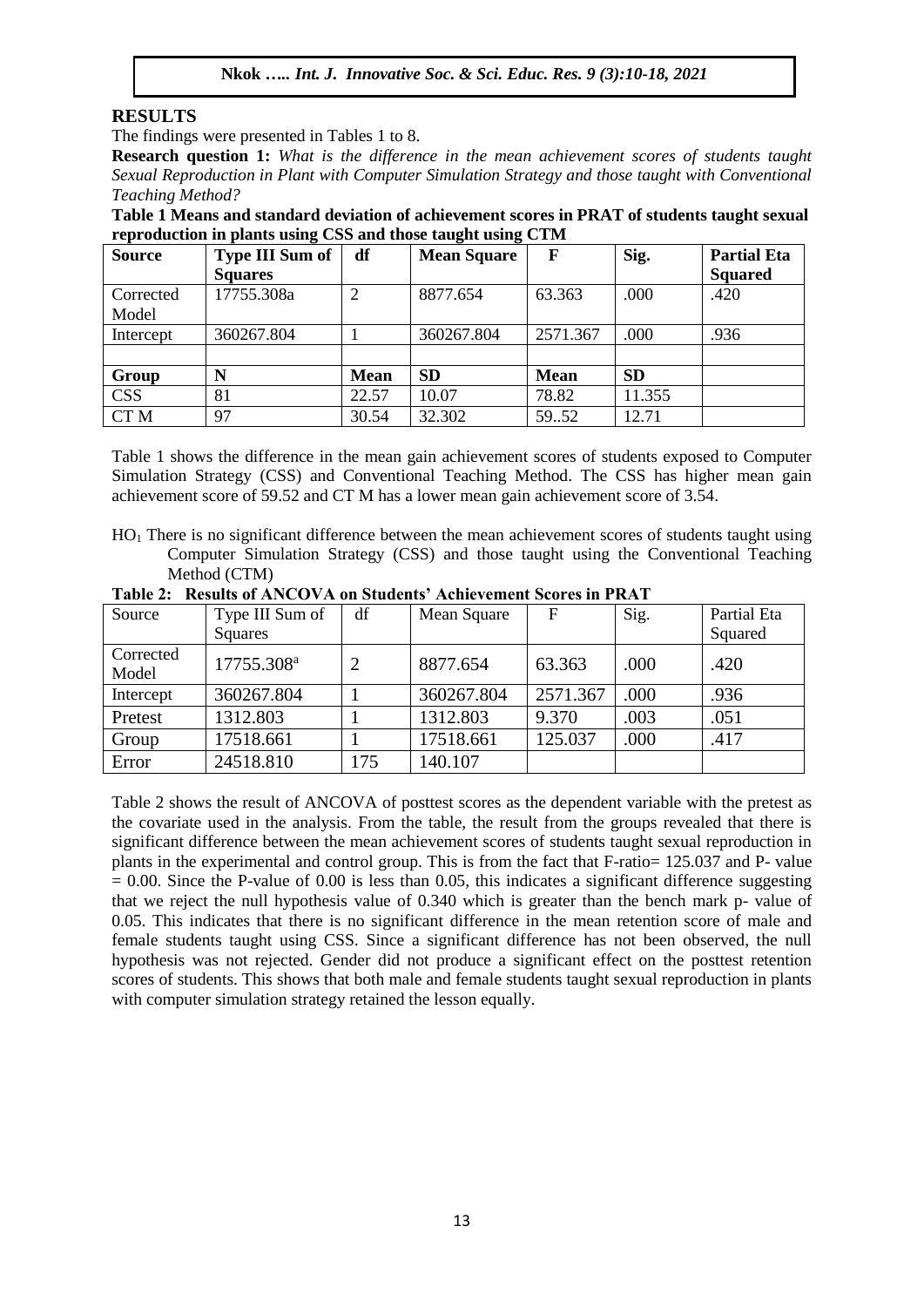**Nkok** *….. Int. J. Innovative Soc. & Sci. Educ. Res. 9 (3):10-18, 2021*

**Research Question 2:** *What is the difference in the mean retention scores of students taught sexual reproduction in plant with Computer Simulation Strategy and those taught with conventional teaching method?* 

The result to answer this research question is presented in Table 3.

**Table 3: Means and standard deviations of retention scores in PRAT of students taught Sexual Reproduction in Plants using CSS and those taught using CTM**

|                            |      | Pre-test    |           |             | Post-test |
|----------------------------|------|-------------|-----------|-------------|-----------|
| Group                      | N    | <b>Mean</b> | <b>SD</b> | <b>Mean</b> | <b>SD</b> |
| <b>Computer Simulation</b> | - 80 | 79.06       | 11.226    | 78.96       | 11.223    |
| Conventional Method 97     |      | 59.52       | 12.714    | 38.98       | 9.947     |

Table 3 shows the difference in the mean retention scores of students exposed to CSS and CTM. The CSS group has a retention scores of 78.96 and CTM has the lower retention scores of 38.94.

Table 4 shows a significant difference between the methods of instruction on retention. F-ratio = 181.277 and P-value = 0.000. Since P-value of (0.000) was less than 0.05 set as level of significance, the null hypothesis was rejected. The result implies that the learning strategies produced significant effects on the retention scores of students when covariance effect (posttest) was controlled.

**HO2: There is no significant difference between the mean retention scores of students taught using Computer Simulation Strategy and those taught with the CTM Table 4: Result of ANCOVA on Students' Retention Scores in PRAT**

| Tadic 4. Incrite of the CO off on Standard Included Stores in Finith |                        |     |             |         |      |             |
|----------------------------------------------------------------------|------------------------|-----|-------------|---------|------|-------------|
| Source                                                               | Type III Sum of        | df  | Mean Square | F       | Sig. | Partial Eta |
|                                                                      | Squares                |     |             |         |      | Squared     |
| Corrected                                                            | 79470.078 <sup>a</sup> |     | 26490.026   | 451.997 |      |             |
| Model                                                                |                        | 3   |             |         | .000 | .886        |
| Intercept                                                            | 1313.669               |     | 1313.669    | 22.415  | .000 | .114        |
| Posttest                                                             | 9268.973               |     | 9268.973    | 158.156 | .000 | .476        |
| Group                                                                | 21248.086              | 2   | 10624.043   | 181.277 | .000 | .676        |
| Error                                                                | 10197.563              | 174 | 58.607      |         |      |             |

**Research Question 3:** *What is the difference in the mean achievement scores of male and female students taught Sexual Reproduction in Plants with Computer Simulation Strategy?* 

The mean achievement scores and standard deviations of male and female students taught with CSS are presented in table 5;

**Table 5; Mean and standard deviations of achievement of male and female students taught sexual reproduction using CSS**

|        |    | Pre-Interest |           | Post-Interest |           |
|--------|----|--------------|-----------|---------------|-----------|
| Gender | N  | <b>Mean</b>  | <b>SD</b> | <b>Mean</b>   | <b>SD</b> |
| Male   | 45 | 22.30        | 11.270    | 78.41         | 10.994    |
| Female | 36 | 22.90        | 8.336     | 79.33         | 11.928    |

Table 5 shows mean achievement scores of male and female students exposed to Computer Simulation Strategy. The female students have a higher mean achievement score of 79.33 while the male students have a lower mean achievement score of 78.41.

H03: There is no significant difference between the mean achievement scores of male and female students taught with Computer Simulation Strategy.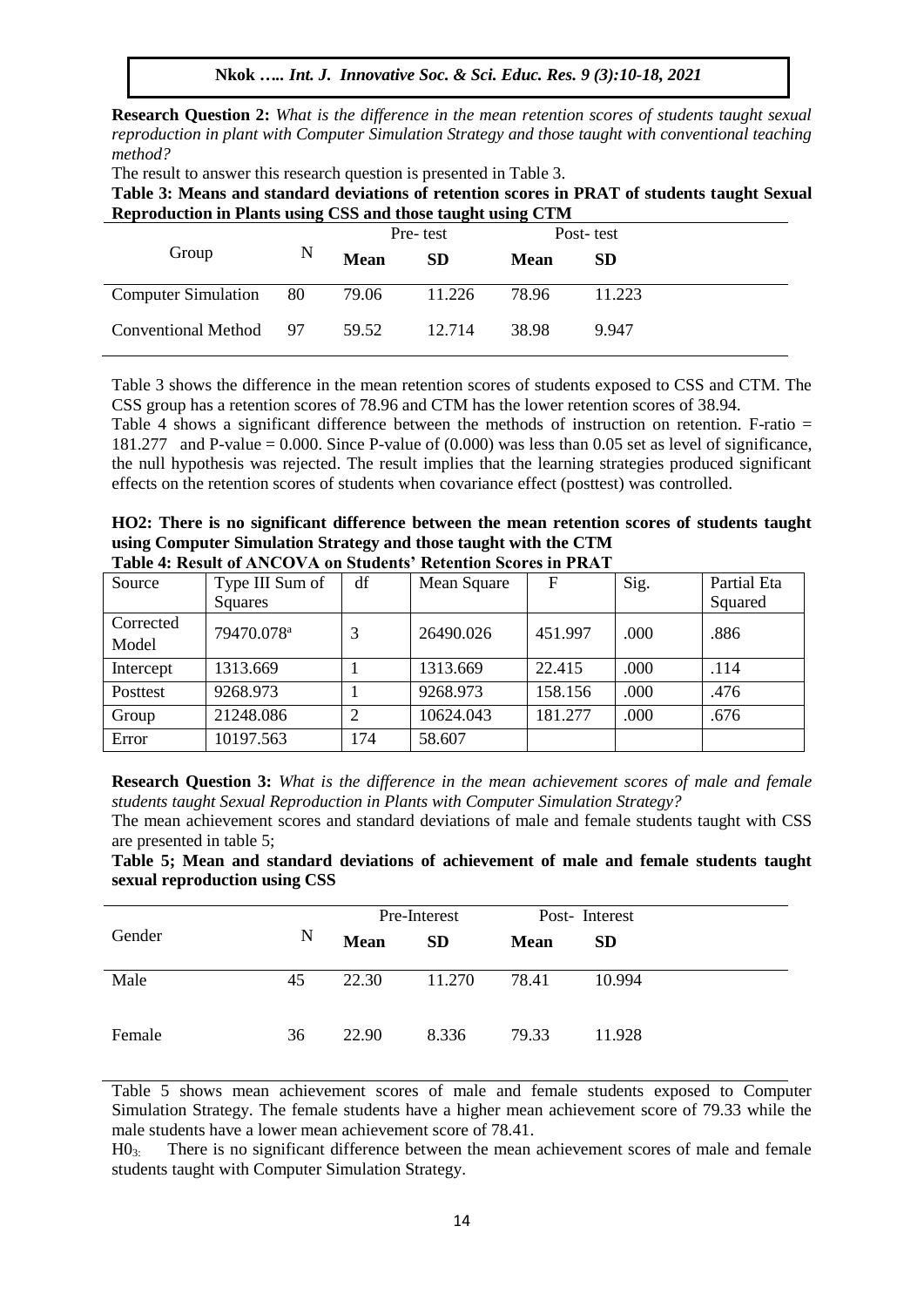| Source    | Type III Sum of       | df             | Mean Square | F         | Sig.                  | Partial Eta |
|-----------|-----------------------|----------------|-------------|-----------|-----------------------|-------------|
|           | Squares               |                |             |           |                       | Squared     |
| Corrected |                       |                |             | Corrected |                       |             |
| Model     | 1993.557 <sup>a</sup> | $\overline{2}$ | 996.788     | Model     | 1993.557 <sup>a</sup> | 2           |
| Intercept | 60072.408             |                | 60072.408   | Intercept | 60072.408             |             |
| Pretest   | 1976.567              |                | 1976.567    | Pretest   | 1976.567              |             |
| Group     | 7.755                 |                | 7.755       | Group     | 7.755                 |             |
| Error     | 8321.078              | 78             | 106.680     | Error     | 8321.078              | 78          |

| Table 6: Result of ANCOVA on Students' achievement in PRAT based on gender and CSS |  |  |
|------------------------------------------------------------------------------------|--|--|
|------------------------------------------------------------------------------------|--|--|

Table 6 shows an F=ratio 0.073 and P- value of 0.788 which is greater than the bench mark p-value of 0.05. This indicates that there is no significant difference in the mean achievement scores of male and female students exposed to Computer Simulation Strategy

**Research Question 4;** *What is the difference in the mean retention scores of male and female students taught sexual reproduction in plant using CSS?*

The mean retention scores and standard deviation scores of male and female students taught sexual reproduction in plants with Computer simulation are presented in Table 5

Table 7; **Mean Retention Scores of Male and Female Students Exposed to CSS**

|        |    | Pre-test    |           | Post-test   |           |
|--------|----|-------------|-----------|-------------|-----------|
| Gender | N  | <b>Mean</b> | <b>SD</b> | <b>Mean</b> | <b>SD</b> |
| Male   | 45 | 78.41       | 10.994    | 78.73       | 11.613    |
| Female | 36 | 79.33       | 11.928    | 78.71       | 11.198    |

Table 7 shows mean retention scores of male and female students exposed to Computer Simulation Strategy. The male and female students have mean retention scores of 78.73 and 78.71 respectively.

H04; There is no significance difference between the mean retention scores of male and female students taught using Computer Simulation Strategy. The test for this hypothesis provided the data on Table 8.

|  | Table 8; Result of ANCOVA on Students' retention scores in PRAT based on gender and CSS |  |  |
|--|-----------------------------------------------------------------------------------------|--|--|
|--|-----------------------------------------------------------------------------------------|--|--|

| Source                                           | Type III Sum<br>of Squares                   | Df                 | Mean Square                    | F       | Sig. | Partial Eta<br>Squared |
|--------------------------------------------------|----------------------------------------------|--------------------|--------------------------------|---------|------|------------------------|
| Corrected Model                                  | 8993.377 <sup>a</sup>                        | 2                  | 4496.688                       | 263.691 | .000 | .871                   |
| Intercept                                        | 40.749                                       |                    | 40.749                         | 2.390   | .126 | .030                   |
| <b>Posttest</b>                                  | 8993.364                                     |                    | 8993.364                       | 527.382 | .000 | .871                   |
| Gender                                           | 15.704                                       |                    | 15.704                         | .921    | .340 | .012                   |
| Error<br>$\mathbf{r}$ $\alpha$<br>$\blacksquare$ | 1330.123<br>$0.71 \times 11$ $1.70 \times 1$ | 78<br>$\mathbf{1}$ | 17.053<br>$\sim$ $\sim$ $\sim$ |         |      |                        |

a. R Squared =  $.871$  (Adjusted R Squared =  $.868$ )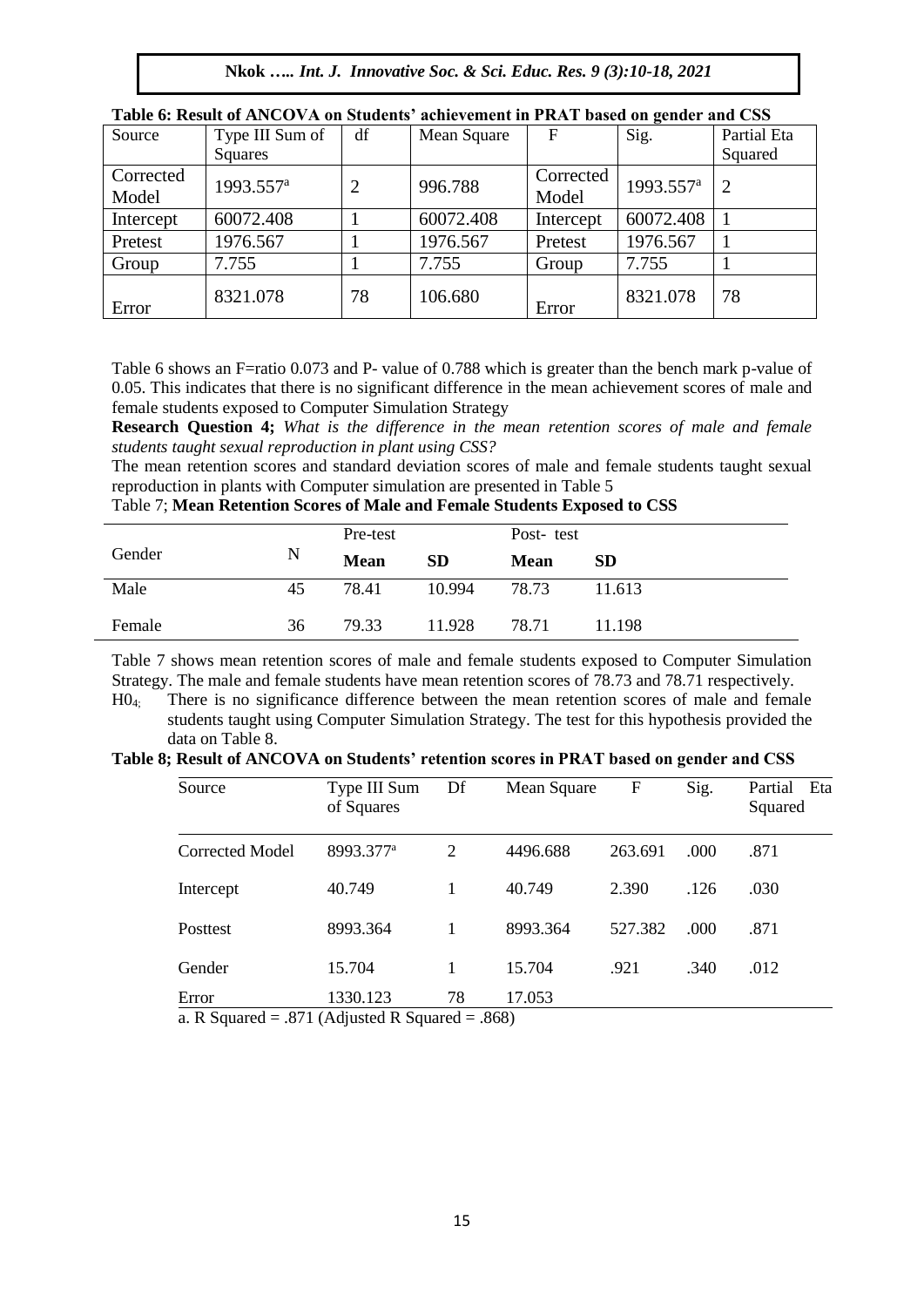#### **DISCSSION OF FINDINGS**

The results of achievement reveal significant difference between the achievement of students in Computer Simulation Strategy and Conventional Teaching Method in favour of Computer Simulation Strategy. The result of students' achievement based on gender shows that there is no significant difference in achievement of male and female students in the experimental and control groups. This finding is in agreement with the findings of Dutsina Tanbayal and Sabitu (2016) who observed that gender has no significant effect in the achievement of students. But in disagreement with findings of Wangu (2014), Kashu (2014), Anih and Egbo (2015) who observed that gender has significant effect on students' achievement as male students did better than the female students in science, and identified teachers' attitude toward female students, teaching method and inferiority complex in girls to be responsible for the difference in the achievement level between boys and girls in biology classrooms. The findings on students' achievement in the Computer Simulation Strategy group compared to those in Conventional Teaching Method group are in agreement with the earlier findings of Efe and Oladikan and Oladele (2016), Asogwa,,Muh'd, Asogwa and Ufoegbu (2016), Falode and Bashir (2015), Ezeudu and Ezinwanne (2013), Aoudu (2015), Flangovan (2014) and Fabiku (2016) Liao and Chan (2013), Thong (2014), Asogwa and Ufoegbu (2016) who found out that students taught sciences using Computer Simulation achieved better than those taught using the Conventional teaching methods. This also agrees with the findings of Bayrak (2014) Sarabandoa, Cravinob, Armando and Soaresb (2014) Mihindo, Wachanga, and. Anditi (2016) Asogwa,,Muh'd, Asogwa and Ufoegbu (2016), who reported that students taught with computer simulation Strategy achieved better than those taught using the conventional methods. The trend of improved achievement by the experimental groups could be as a result of the enabling learning environment provided, where students use the Computer Simulation Instructional Package on sexual reproduction in plants which is an interactive package with students' activities and step by step assessment which help the students to master the concept of sexual reproduction in plants easily. It could also be as a result of excitement over the new learning approach, handling of personal computers, and the elimination of bias and strained relationship between teachers and students

The findings on the retention rate shows significant difference between the retention of students exposed to Computer Simulation Strategy and Conventional Teaching Method. The findings on students' retention under Computer Simulation Strategy and Conventional Teaching Method is in agreement with the findings of Mihindo, Wachanga, and Anditi (2016), who reported that Computer simulation enhances students' retention in biology, it is also in agreement with Gimba, Falode and Bashir (2015), Ezeudu and Ezinwanne (2013) which asserted that students taught biology with computer Simulation retained the concepts better than those taught with conventional method. Thus, students exposed to Computer Simulation Strategy performed better than those exposed to Conventional Teaching Method. This can be explained by the excitement and commitment of students to the instructional process. These findings have proved the efficacy of the social constructivists' view of learning in bringing about meaningful learning as it gives students the opportunity to construct their own meaning, thus making them active processors of knowledge rather than the passive nature of students in the Conventional Teaching Method. This could have made learning more exciting, interactive and sustained the students' interest on the lesson. The findings on retention based on gender shows no significant difference in the retention of male and female students in the experimental group. This finding is in agreement with the report of Oladikan and Oladele (2016), Asogwa,Muh'd, Asogwa and Ufoegbu (2016), Ezeudu and Ezinwanne (2013) which concluded that, gender has no significant effect on male and female retention ratings when taught using Computer Simulation Strategy

# **REFERENCES**

- Abanikannda M. O. (2018) Effect of technology tools on students' interest in Biology: A survey of Osun state high schools in Nigeria. *African Research Journal of Education and Social Sciences, 5(3),*
- Akpan, J, P & Andre T (2000). Using Computer simulation before dissecting to help students learn anatomy. *Journal of computer science, Maths, science Technology, 19:*297-131
- Anih C.A&Egbo J.J. (2015) The influence of gender on science students' achievement using practical activities in senior secondary schools in Enugu education zone of Enugu State, Nigeria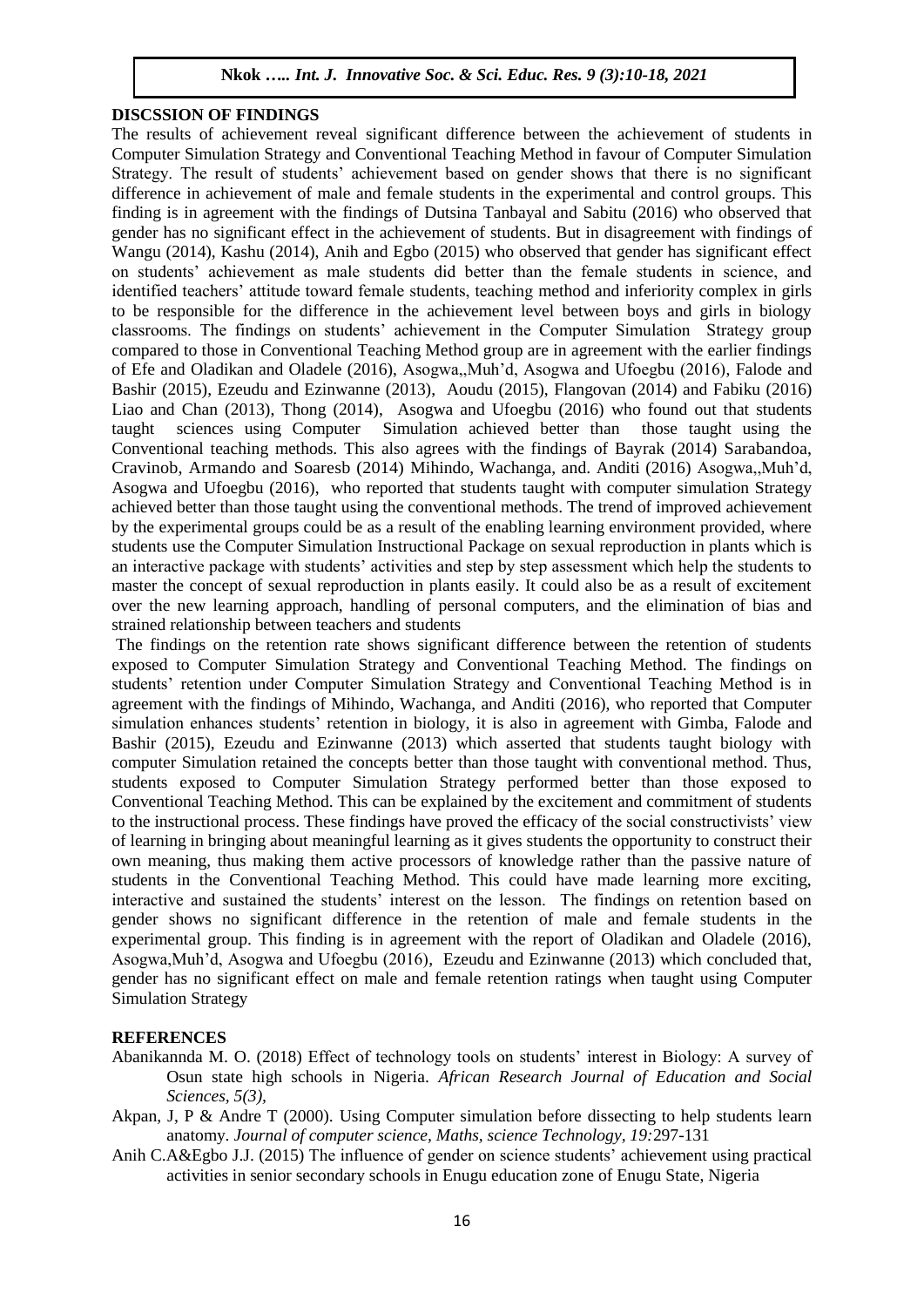- Aniodoh H.C. O&Egbo J. J (2013) Effect of gender on students' achievement in Chemistry using inquiry Role Instructional Model*. Journal of Education and Social Research (3)6*
- Aoude M F N (2015) The impact of integrating computer simulations on the achievement of Grade 11 Emirati students in uniform circular motion department of curriculum and methods of Instruction M.Ed. unpublished theses*.* College of Education. United Arab Emirates University
- Asogwa, U. D, Muh'd A, Asogwa E. N & Ufoegbu A. (2016) Effect of interactive computer simulation on secondary school students' Achievement and retention in genetics concepts. *Asian Journal of Information Technology 15(14),* 2313-2321
- Audu C. T. (2018) Influence of teaching styles on students' achievement and interest among Biology students in secondary schools in Taraba state Nigeria. *Advances in Social Sciences Research Journal (5) 5*
- Awotua-Efebo, E. B. (2011) Effective teaching principles and practice, Port Harcourt; Paragraphics
- Bayrak C. (2014) Effects of Computer Simulations programs on university students' achievements in Physics. *Turkish Online Journal of Distance Education- ( 9)* 4-7*.*
- Efe H. A & Efe R. (2011) Evaluating the effect of Computer Simulations on secondary Biology instruction: An application of Blooms' taxonomy *Scientific Research and Essays 6(10), 2137-2146,*
- Eya, P. E. & Igbokwe, F. (2012). Aspects of teaching and *learning*. Enugu. Cheston Publishers.
- Ezeudu F.O.& Ezinwanne O.P. (2013): Effect of simulation on students' achievement in senior secondary school chemistry in Enugu East Local Government Area of Enugu State, Nigeria. *Journal of Education and Practice (4),19.*
- Ezike, E.O. (2006). The students under achievement in science: Who is to blame. A paper presented at the 27th Annual Conference of Science Teachers Association of Nigeria at Federal University of Technology Minna
- Ezeh C.C. (2007). Use of core curriculum in teaching biology. *Annual Conference Proceeding of Science Teachers Association of Nigeria*,.49-74.
- Fabiku, M. S. (2016). Effects of computer simulation package on secondary school students' learning outcomes in economics in Ife East Local Government area of Osun Unpublished Med thesis, Obafemi Awolowo University, Ile Ife, Nigeria.
- Hargrave, C. & Kenton, J. (2000). Pre-instructional simulations: Implications for science classroom teaching. *Journal of Computers in Mathematics and Science Teaching, 19(1)* 47-58.
- Iji, C.O. (2012). Effects of logo and basic programmes on achievement and retention in geometry of Junior secondary school students. Unpublished Ph.D thesis, University of Nigeria, Nsukka
- Kashu J.N. (2014) Survey on gender and academic performance in secondary schools in University of Nairobi Kenya., unpublished Med thesis
- Liao Y. K & Chen Y. W (2013) The effect of computer simulation instruction on student learning: a meta-analysis of studies in Taiwan. *Journal of Information Technology and application. (2)2,*  69-79*.*
- Mihindo W. J Wachanga, S.W.Anditi Z. O. (2016) Effects of computer-based simulation, teaching approach on students' achievement in the learning of chemistry among secondary school students in Nakuru Sub- County, Kenya. *Journal of Education and Practice (8),* 2-5*.*
- NERDC (2008) Teachers handbook for the 9-year Educational curriculum Lagos: NERC press
- Nkok, E. M. (2019) Effect of Cooperative and Enquiry- based teaching strategies on Biology Achievement of senior secondary school students in Minna, Nigeria. *International Journal of Innovative, Social and Science Education Research 7(4)*40-45
- Nwosu, B. G. (2011). Evaluating the effects of resource material types relative to students' cognitive achievement, retention and interest in integrated science Unpublished. Ph.D Thesis University of Nigeria Nsukka
- Oladikan A.A & Oladele O. (2016) Effects of computer simulation instructional strategy on biology students' academic achievement in DNA replication and transcription *Asian Journal of Education Research (4), 2.*
- Thiong, J. K, Ndirangu, M. & Okere M. (2014) Effects of computer- based simulation module on secondary school students' achievement in understanding of magnetic effect of electric current. *Global Educational Research Journal: 2(8*): 096-102*,*